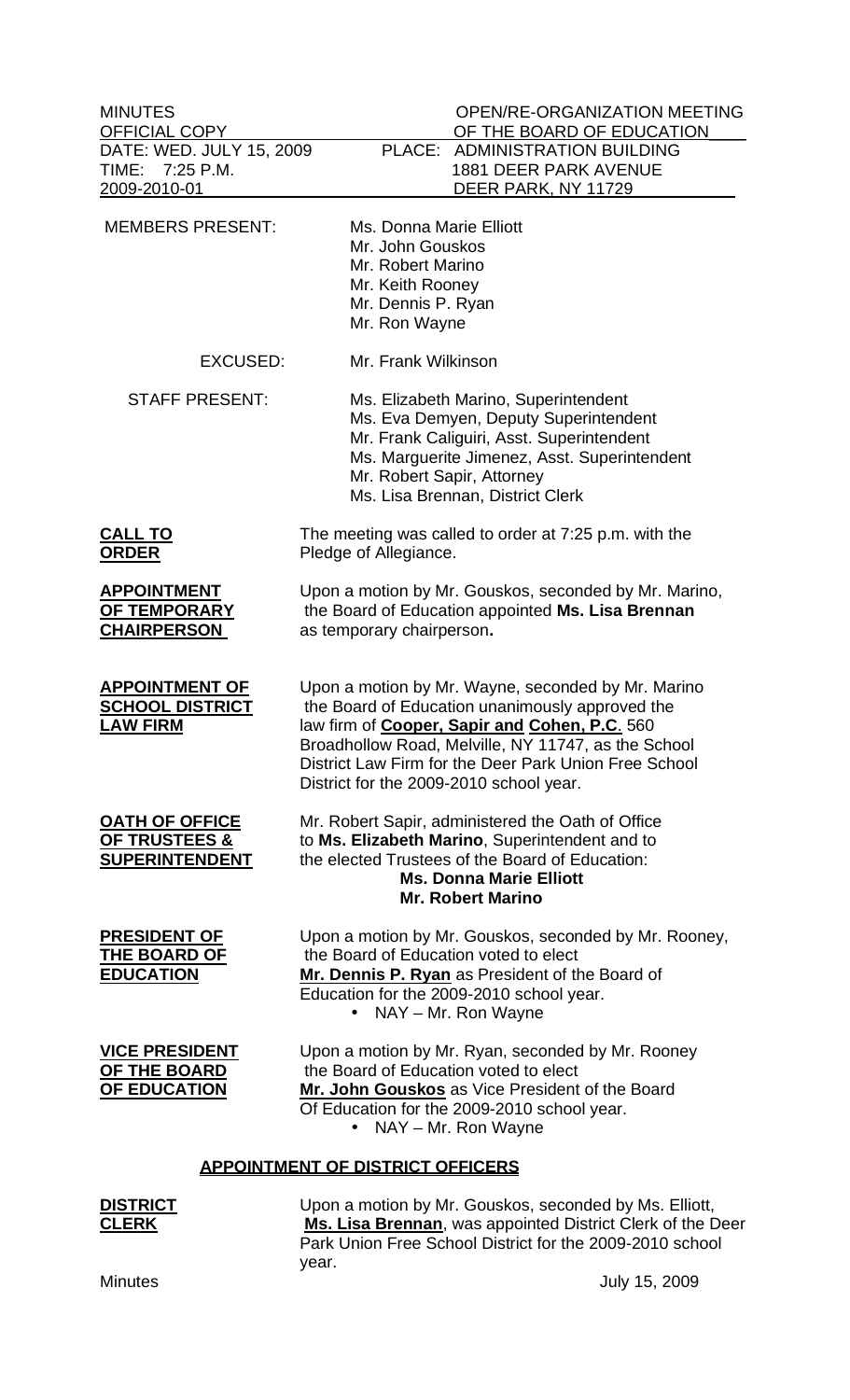| DISTRICT INTERNAL<br><b>CLAIMS AUDITOR</b>                   | Upon a motion by Mr. Gouskos, seconded by Ms. Elliott,<br><b>Madison Davis Prof. Services, LLC. was appointed</b><br>District Internal Claims Auditor of the Deer Park Union Free<br>School District for the 2009-2010 school year.            |
|--------------------------------------------------------------|------------------------------------------------------------------------------------------------------------------------------------------------------------------------------------------------------------------------------------------------|
| <b>DISTRICT</b><br>T <u>REASURER</u>                         | Upon a motion by Mr. Gouskos, seconded by Ms. Elliott,<br>Mrs. Marlene Yanover-Downing was appointed District<br>Treasurer of the Deer Park Union Free School District for the<br>2009-2010 school year.                                       |
| <b>INTERNAL</b><br><u>AUDITOR</u>                            | Upon a motion by Mr. Gouskos, seconded by Ms. Elliott,<br>R.S. Abrams & Co. LLP was appointed Internal Auditor of<br>the Deer Park Union Free School District for the 2009-2010<br>school year.                                                |
|                                                              | <u>OTHER APPOINTMENTS</u>                                                                                                                                                                                                                      |
| <b>SCHOOL DISTRICT</b><br><b>PHYSICIAN</b>                   | Upon a motion by Mr. Gouskos, seconded by Ms. Elliott,<br>Dr. Thomas Zimmerman was appointed School District<br>Physician of the Deer Park Union Free School District for the<br>2009-2010 school year.<br>• NAY - Mr. R. Marino, Mr. R. Wayne |
| <b>SCHOOL DISTRICT</b><br><b>AUDITOR</b>                     | Upon a motion by Mr. Gouskos, seconded by Ms. Elliott,<br><b>Nawrocki Smith LLP</b> was appointed School District Auditor<br>for the Deer Park Union Free School District for the 2009-<br>2010 school year.                                   |
| <b>SCHOOL DISTRICT</b><br><u>ARCHITECT</u>                   | Upon a motion by Mr. Gouskos, seconded by Ms. Elliott,<br>JAG Architects was appointed School District Architect of<br>the Deer Park Union Free School District for the 2009-2010<br>school year.                                              |
| <u>SCHOOL DISTRICT</u><br><b>FINANCIAL</b><br><b>ADVISOR</b> | Upon a motion by Mr. Gouskos, seconded by Ms. Elliott,<br><b>Munistat Service, Inc. was appointed</b><br>School District Financial Advisor for the Deer Park Union<br>Free School District for the 2009-2010 school year.                      |
| <u>SCHOOL DISTRICT</u><br><b>BOND COUNSEL</b>                | Upon a motion by Mr. Gouskos, seconded by Ms. Elliott,<br><b>Hawkins, Delafield &amp; Woods</b> was appointed District Bond<br>Counsel for the Deer Park Union Free School District for the<br>2009-2010 school year.                          |
| <u>PRIVATE</u><br><u>INVESTIGATOR</u>                        | Upon a motion by Mr. Gouskos, seconded by Ms. Elliott,<br>Mr. Joel Mitchell was appointed Private Investigator for the Deer<br>Park Union Free School District for the 2009-2010 school year.                                                  |
| <u>ADMINISTRATOR</u><br><b>MENTOR</b><br>(grant funded)      | Upon a motion by Mr. Gouskos, seconded by Ms. Elliott,<br>Mr. James McCaffrey was appointed Administrator<br>Mentor for the Deer Park Union Free School District for the 2009-<br>2010 school year.                                            |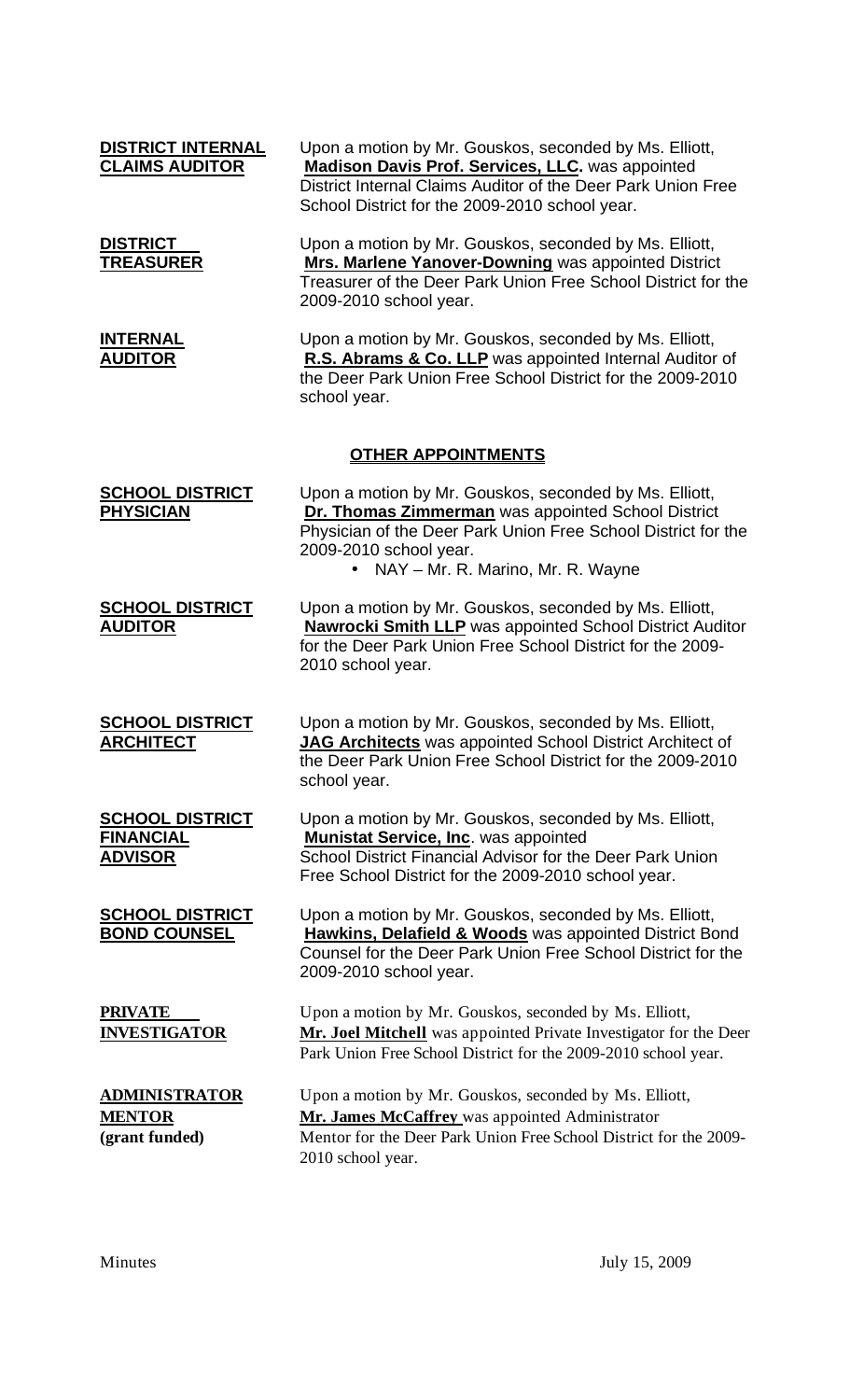**SUPERINTENDENT** Upon a motion by Mr. Gouskos, seconded by Ms. Elliott, **HEARING OFFICER** Mr. Steve Neidell was appointed Superintendent Hearing Officer for the Deer Park School District for the 2009-2010 school year.

#### **DESIGNATIONS**

| <b>OFFICIAL BANK</b><br><b>DEPOSITORIES</b>              | Upon a motion by Mr. Rooney, seconded by Mr. Marino,<br>the attached named commercial banks, which maintain branches<br>actively participating in the financial needs of the District and<br>which have been recommended by the Administration of the<br>District, are hereby designated as depositories for the District<br>funds according to the following attached schedule.               |                                                                                  |
|----------------------------------------------------------|------------------------------------------------------------------------------------------------------------------------------------------------------------------------------------------------------------------------------------------------------------------------------------------------------------------------------------------------------------------------------------------------|----------------------------------------------------------------------------------|
| <b>REGULAR</b><br><b>MONTHLY</b><br><b>MEETINGS</b>      | Upon a motion by Mr. Rooney, seconded by Mr. Marino,<br>the Regular Monthly Meetings of the Board of Education of<br>the Deer Park Union Free School District are to be held the<br>Fourth (4 <sup>th</sup> ) Tuesday of each month, unless otherwise specified,<br>at 8:00 p.m. in the Administration Building, 1881 Deer Park<br>Avenue, Deer Park, NY 11729, for the 2009-2010 school year. |                                                                                  |
| <b>OFFICIAL</b><br><b>NEWSPAPERS</b>                     | Upon a motion by Mr. Rooney, seconded by Mr. Marino,<br>the Official Newspapers of the Deer Park Union Free School<br>District for the 2009-2010 school year are <b>Newsday</b> and the<br>Beacon.                                                                                                                                                                                             |                                                                                  |
|                                                          | <b>AUTHORIZATIONS:</b>                                                                                                                                                                                                                                                                                                                                                                         |                                                                                  |
| <b>PAYROLL</b><br><b>CERTIFICATION</b>                   | Upon a motion by Mr. Wayne, seconded by Mr. Gouskos,<br>Ms. Elizabeth Marino, Superintendent is approved to authorize<br>Payroll Certification for the 2009-2010 school year.                                                                                                                                                                                                                  |                                                                                  |
| <b>PURCHASING</b><br><u>AGENT</u>                        | Upon a motion by Mr. Wayne, seconded by Mr. Gouskos,<br>Ms. Joanne Filipkowski, is approved as Purchasing Agent for the<br>Deer Park Union Free School District for the 2009-2010 school<br>year.                                                                                                                                                                                              |                                                                                  |
| <b>ESTABLISHING</b><br><b>PETTY CASH</b><br><b>FUNDS</b> | Upon a motion by Mr. Wayne, seconded by Mr. Gouskos,<br>the authorization for establishment of <b>Petty Cash Funds</b> for<br>the 2009-2010 school year was approved as follows:                                                                                                                                                                                                               |                                                                                  |
|                                                          | Abraham Lincoln School<br>John Quincy Adams School<br>May Moore School<br>John F. Kennedy School<br><b>Robert Frost School</b><br><b>High School</b><br>Asst. Supt. Business                                                                                                                                                                                                                   | \$100.00<br>\$100.00<br>\$100.00<br>\$100.00<br>\$100.00<br>\$100.00<br>\$100.00 |
|                                                          | Asst. Supt. Curriculum<br>Asst. Supt. S/E<br><b>District Clerk</b><br>Superintendents Office<br>Transportation                                                                                                                                                                                                                                                                                 | \$100.00<br>\$100.00<br>\$100.00<br>\$100.00<br>\$100.00                         |

Buildings and Grounds \$100.00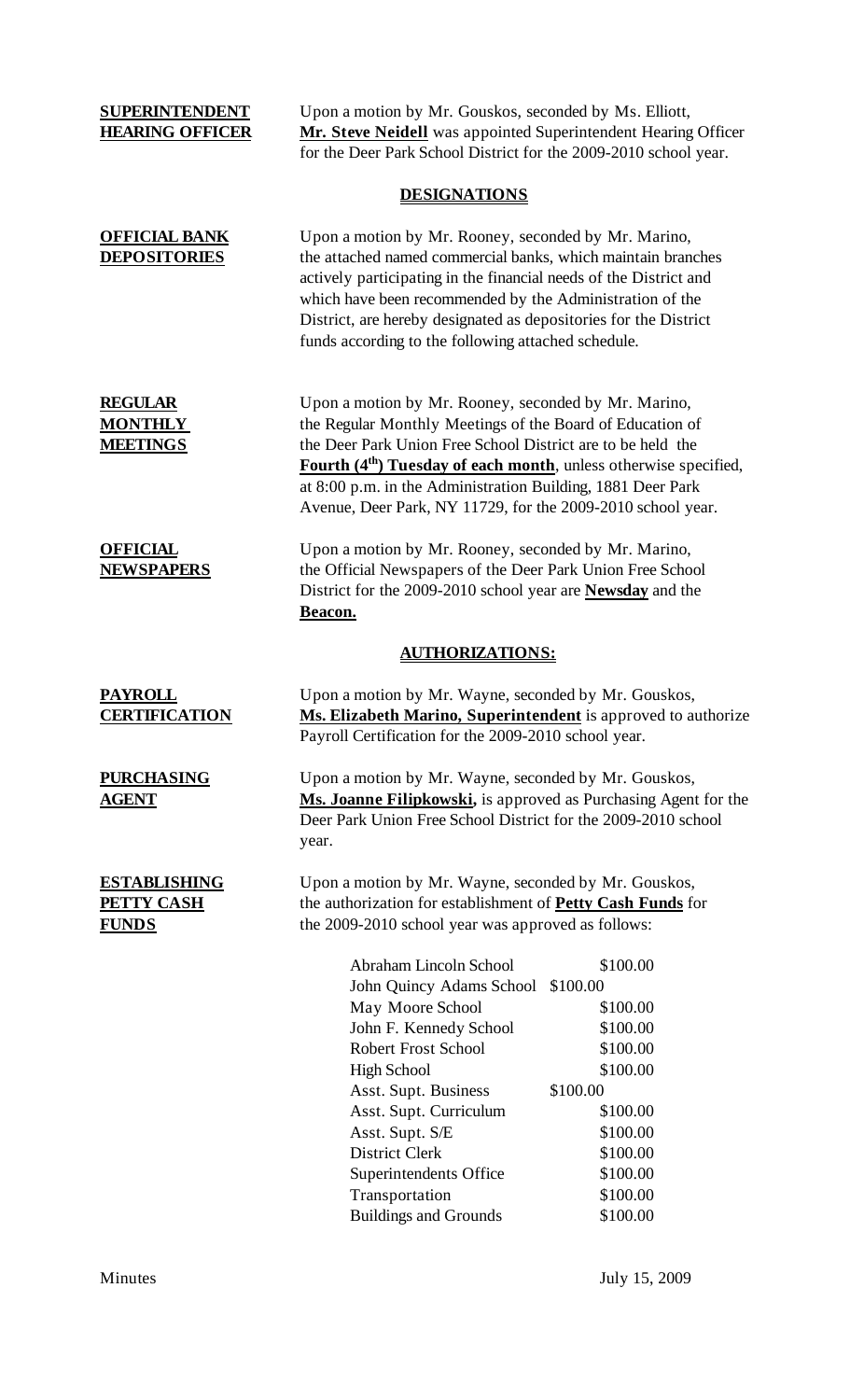| <b>DESIGNATION OF</b>                                                           | Upon a motion by Mr. Wayne, seconded by Mr. <b>AUTHORIZED</b>                                                                                                                                                                               |  |  |
|---------------------------------------------------------------------------------|---------------------------------------------------------------------------------------------------------------------------------------------------------------------------------------------------------------------------------------------|--|--|
| <b>SIGNATURE</b><br><b>ON CHECKS</b>                                            | Gouskos, the authorized signature on checks for the<br>Deer Park School district for the 2009-2010 school year<br>are Mr. Dennis P. Ryan, President of the Board of Education and<br>Ms. Marlene Yanover-Downing, District Treasurer.       |  |  |
| <b>CELL PHONE LIST</b>                                                          | Upon a motion by Mr. Wayne, seconded by Mr. Gouskos,<br>The cell phone list (attached) has been approved for the 2009-2010<br>school year.                                                                                                  |  |  |
| <b>BONDING OF PERSONNEL</b>                                                     |                                                                                                                                                                                                                                             |  |  |
| <b>BONDING OF</b><br><b>SCHOOL DISTICT</b><br><b>AGENT</b>                      | Upon a motion by Mr. Marino, seconded by Mr. Rooney,<br>the <b>bonding of Wilma Lipson</b> of the Deer Park Union Free<br>School District was <b>authorized in the amount of \$250,000.00</b> for<br>the 2009-2010 school year.             |  |  |
| <b>BONDING OF</b><br><b>SCHOOL DISTRICT</b><br><b>PERSONNEL</b>                 | Upon a motion by Mr. Marino, seconded by Mr. Rooney,<br>the <b>bonding of School District Personnel</b> of the Deer Park<br>Union Free School District for the 2009-2010 school year was<br>authorized in the amount of \$5,000.00.         |  |  |
| <b>ESTBLISH MILEAGE</b><br><b>REIMBURSEMENT</b>                                 | Upon a motion by Ms. Elliott, seconded by Mr. Wayne,<br>the establishment of 55 cents per mile for mileage<br>reimbursement is authorized for the Deer Park Union Free School<br>District for the 2009-2010 school year.                    |  |  |
| <b>INTRODUCATION</b><br>OF COMMITTEES/<br><b>CHAIRPERSONS</b>                   | Upon a motion by Mr. Ryan, seconded by Mr. Gouskos,<br>the following BOE members were appointed chairpeople of<br>the BOE committees for the 2009-2010 school year:                                                                         |  |  |
|                                                                                 | Facilities & Grounds - Robert Marino<br>Budget - John Gouskos<br>Special Education - Keith Rooney & Donna Marie Elliott<br>Technology - Frank Wilkinson<br>Energy – Keith Rooney                                                            |  |  |
| <b>APPOINTMENT OF</b><br><b>AUDIT COMMITTEE</b>                                 | Upon a motion by Mr. Rooney, seconded by Mr. Marino,<br>Mr. John Gouskos, Mr. Frank Wilkinson and Mr. Jerome<br><b>Norris</b> were appointed the Audit Committee for the 2009-2010<br>school year.                                          |  |  |
| <b>DISCLOSURE OF</b><br><b>BOARD OF</b><br><b>EDUCATION</b><br><b>EMPLOYERS</b> | Donna Marie Elliott – Safety Environmental Solutions Inc.<br>John Gouskos - JP Morgan/Chase<br>Robert Marino - Verizon<br>Keith Rooney - National Grid<br>Dennis P. Ryan - Global Imaging Systems Inc.<br>Frank Wilkinson - Hewlett Packard |  |  |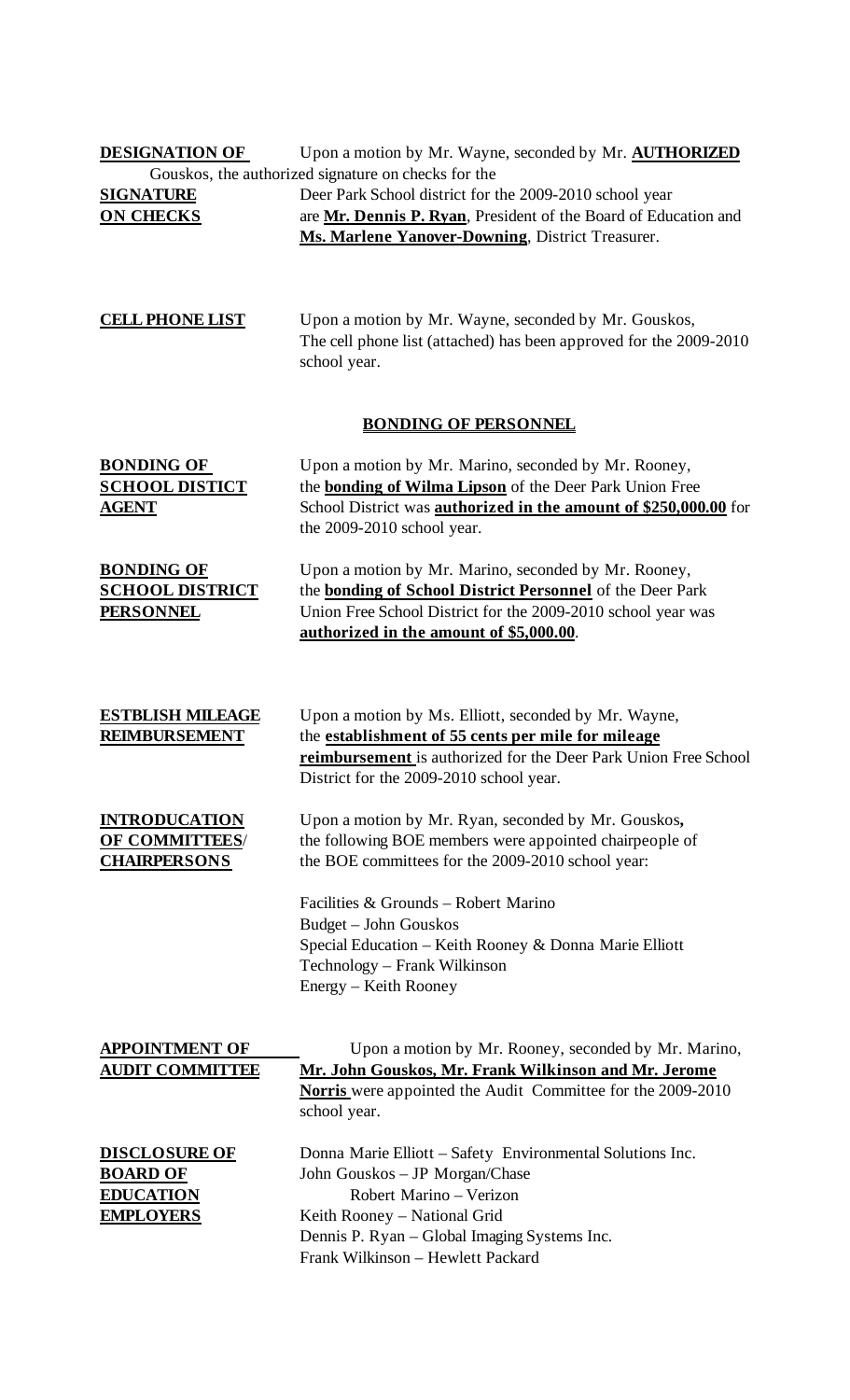### **NEW BUSINESS**:

| <b>DISPOSAL OF</b><br><b>OBSOLETE</b><br><b>TEXTBOOKS</b>                            | Upon a motion by Mr. Marino, seconded by Mr. Rooney, the<br>Board of Education unanimously approved the following<br>Resolution:                                                                                           |
|--------------------------------------------------------------------------------------|----------------------------------------------------------------------------------------------------------------------------------------------------------------------------------------------------------------------------|
|                                                                                      | RESOLVED, that the Board of Education authorize the disposal of<br>342 Math A textbooks that have become obsolete and are of zero<br>value and 107 Precalculus bookds that are in poor condition and are<br>of zero value. |
| <b>ABOLISHION OF</b><br><b>POSITION OF</b><br><b>HEAD BUS DRIVER</b> resolution:     | Upon a motion by Mr. Gouskos, seconded by Mr. Marino,<br>the Board of Education unanimously approved the following                                                                                                         |
|                                                                                      | RESOLVED, that the position of Head Bus Driver be abolished at<br>the close of business, 8/31/09.                                                                                                                          |
|                                                                                      | BE IT FURTHER RESOLVED, that the employment of Cheryl<br>Noia in that position shall be terminated effective close of business<br>8/31/09.                                                                                 |
|                                                                                      | AND IT IS FURTHER RESOLVED, that Cheryl Noia shall be<br>returned to her former position and duties as school bus driver,<br>effective 9/1/09.                                                                             |
| <b>ABOLISHION OF</b><br><u>POSITION OF</u><br><b>AUTOMOTIVE</b><br><u>MECHANIC П</u> | Upon a motion by Mr. Rooney, seconded by Mr. Gouskos,<br>the Board of Education unanimously approved the following<br>Resolution:                                                                                          |
|                                                                                      | RESOLVED, that the position of Automotive Mechanic II be<br>abolished effective close of business, 7/16/09.                                                                                                                |
|                                                                                      | BE IT FURTHER RESOLVED, that the termination of Anthony<br>Machiano in this position be effective, close of business 7/16/09.                                                                                              |
| <b>DISCUSSION</b><br><b>[TEM]:</b>                                                   | <b>Energy Performance Contract RFP</b><br>0<br>BOE Approval to proceed with audit                                                                                                                                          |
| <b>PUBLIC BE</b><br><u>HEARD:</u>                                                    | No residents signed up to speak                                                                                                                                                                                            |

**Legislator Steve Stern and Town Clerk, Carol Quick presented Mrs. Rose Bruner with Proclamations for all her hard work and dedication for all her years of Board Service to the children in Deer Park.**